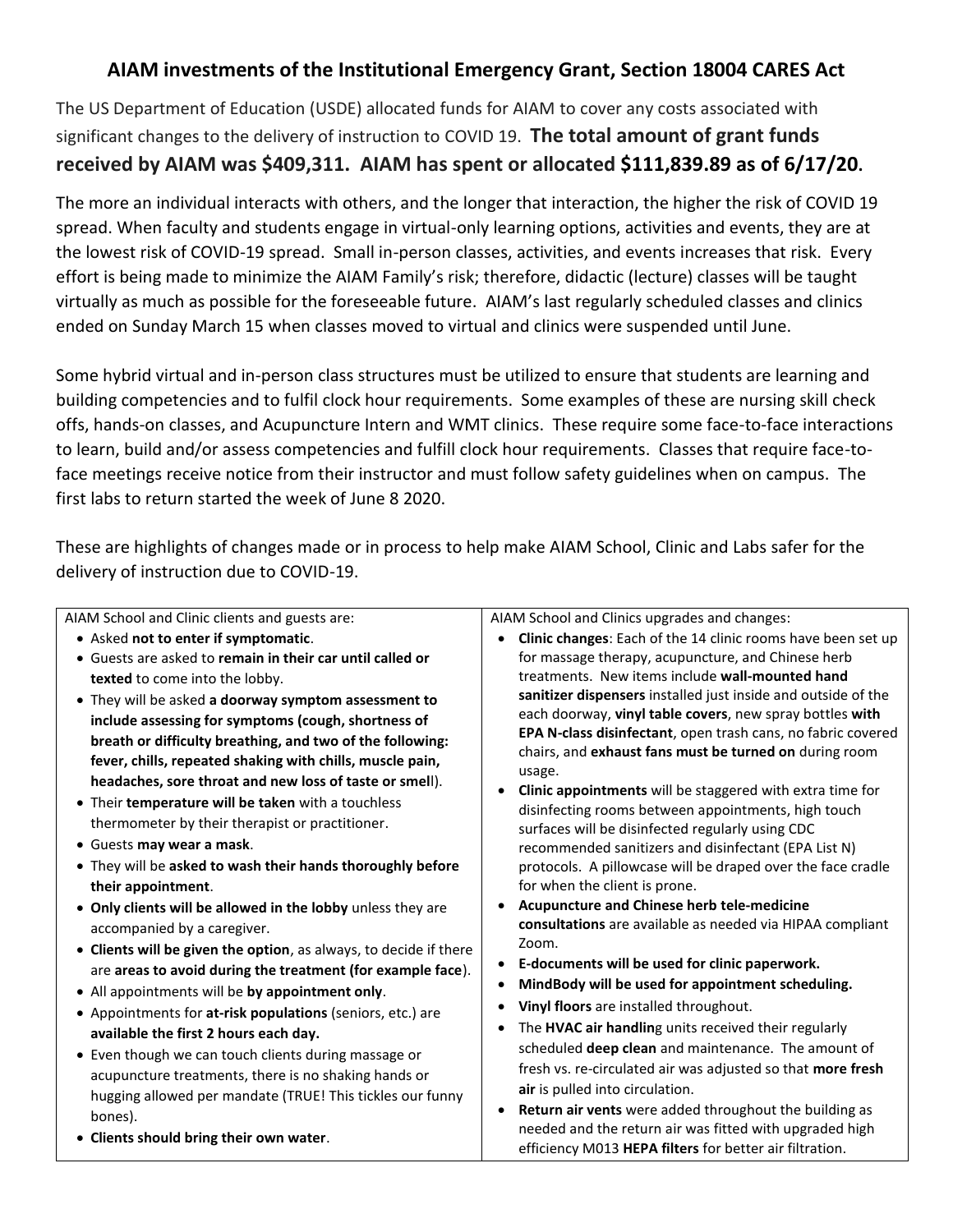## **Practitioners** are **required to stay home if symptomatic**.

- They **must perform symptom assessments** (performed at least daily and on an ongoing basis) that should include assessing for symptoms (cough, shortness of breath or difficulty breathing, and two of the following: fever, chills, repeated shaking with chills, muscle pain, headaches, sore throat and new loss of taste or smell) and taking their temperature with a thermometer and monitoring for fever.
- **Therapists will let the clinic team know if they are not well and stay home if symptomatic and every effort will be made to cover your appointment with another therapist.**
- An **apron** and optional arm covers will be worn and **changed between clients**.
- **Hands will be washed per CDC guidelines with soap and water up to the elbows before and after each client.**
- **Social distancing between everyone except the practitioner and their client**.

• AtmosAir **bi-polar ionization systems are on the air handlers**. Positive and negatively charged ions are generated and pushed throughout the building. These **ions bind to and deactivate air-bourne and surface-bourne viruses, bacteria, molds, and allergens**. There is research that shows these ions greatly increase indoor air quality, increase wellness, sleep patterns and well-being, and even help with seasonal affective disorders in the occupants. Cross your fingers that they also improve learning outcomes as well.

## AIAM Clinic changes:

- **MindBody has been updated with new services (at-risk appointments** are available during the first two hours each day we are open), **new hours, and new prices**.
- **Licensed Massage Therapy and Reflexology will be restarting first, probably the week of June 15, 2020.**
- **Acupuncture Interns will be re-starting also in June.**
- **Acupuncture and Chinese Herbal Faculty appointment will be re-started in July.**
- **Massage Therapy student clinic will re-start in July.**

| <b>AIAM Investments due to COVID-19</b> | <b>Investments</b> |
|-----------------------------------------|--------------------|
| Face shields                            | \$1,338.35         |
| aprons                                  | \$235.18           |
| <b>Atomos Ionizer for HVAC</b>          | \$23,076.00        |
| cameras for computers                   | \$472.80           |
| cove base                               | \$1,948.00         |
| cove base                               | \$217.24           |
| cove base adhesive                      | \$328.32           |
| cove base adhesive                      | \$327.92           |
| cove base adhesive                      | \$135.71           |
| gloves                                  | \$80.50            |
| laundry bins                            | \$370.58           |
| microphones for computers               | \$209.40           |
| N013 filters for HVAC                   | \$628.19           |
| N-list EPA disinfectants and cleaning   |                    |
| supplies                                | \$1,114.29         |
| paper sleeves                           | \$268.70           |
| Right Signature for e-documents         | \$774.00           |
| <b>Right Signature for e-documents</b>  | \$698.00           |
| Right Signature for e-documents         | \$404.00           |